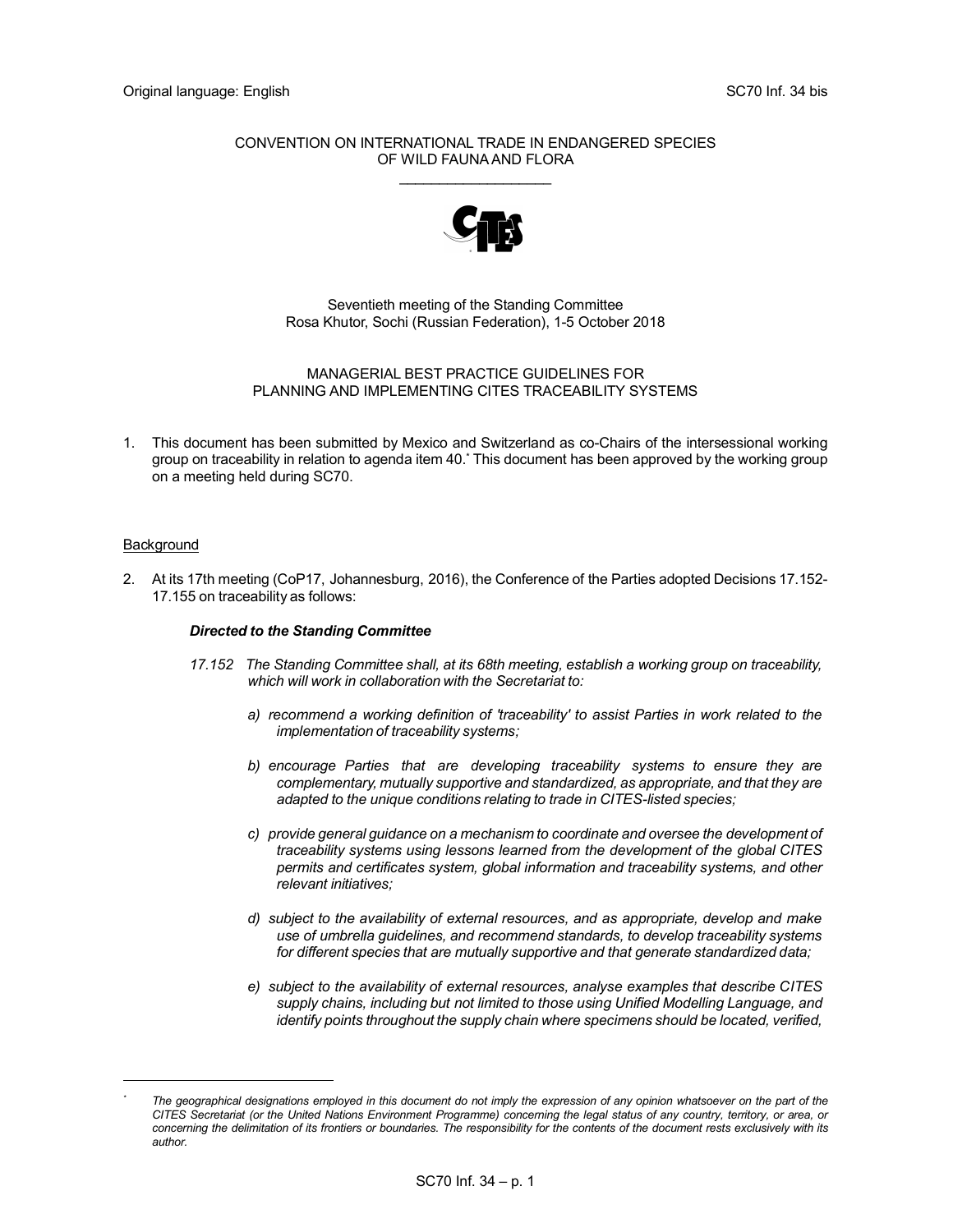and its application defined, bearing in mind a wide range of production systems and life forms;

- f) take into account the work on e-permitting to ensure links between CITES permits and certificates and traceability identifiers;
- g) collaborate with United Nations and other relevant organizations that have experience in the development and use of traceability standards and systems; and) draft resolution on traceability, as deemed necessary, to be submitted to the Standing Committee, taking into account any relevant conclusions and recommendations of the report resulting from Decision 17.154, as appropriate, for consideration at the 18th meeting of the Conference of the Parties.

#### Directed to the Parties

- 17.153 Parties are invited to:
	- a) support the working group in its work on traceability;
	- b) inform the working group on the development of projects and on new information related to traceability in response to the Notification issued by the Secretariat under Decision 17.154;
	- c) adhere, as appropriate, to international standards and norms related to traceability systems in the development of these systems;
	- d) use data generated from traceability systems, as appropriate, in activities related to nondetriment findings and monitoring programmes; and
	- e) collaborate in the provision of capacity-building programmes that promote South-South and North-South cooperation in the development of traceability systems.

#### Directed to the Secretariat

- 17.154 The Secretariat shall issue a Notification, requesting Parties to provide information on the development of projects related to traceability.
- 17.155 Subject to the availability of external funding, the Secretariat shall:
	- a) develop a portal on the CITES website on traceability, to make available:
		- i) recommendations by the working group on a definition of 'traceability', general traceability guidelines, and other relevant information;
		- ii) information on new and ongoing projects, as well as existing systems, on traceability, including lessons learned;
		- iii) information on global organizations working on traceability standards and systems;

and

- iv) relevant documents, research papers and quidelines on traceability; and
- b) in collaboration with the Standing Committee working group established under Decision 17.152 and UN/CEFACT, commission a report by a global organization or expert with experience in the development of standards related to traceability, to:

i) describe a possible governance model (or models) for use in CITES traceability systems;

- ii) describe the CITES supply chain using Unified Modelling Language or a similar tool;
- iii) identify and recommend appropriate information exchange protocols and standards for use in CITES traceability systems;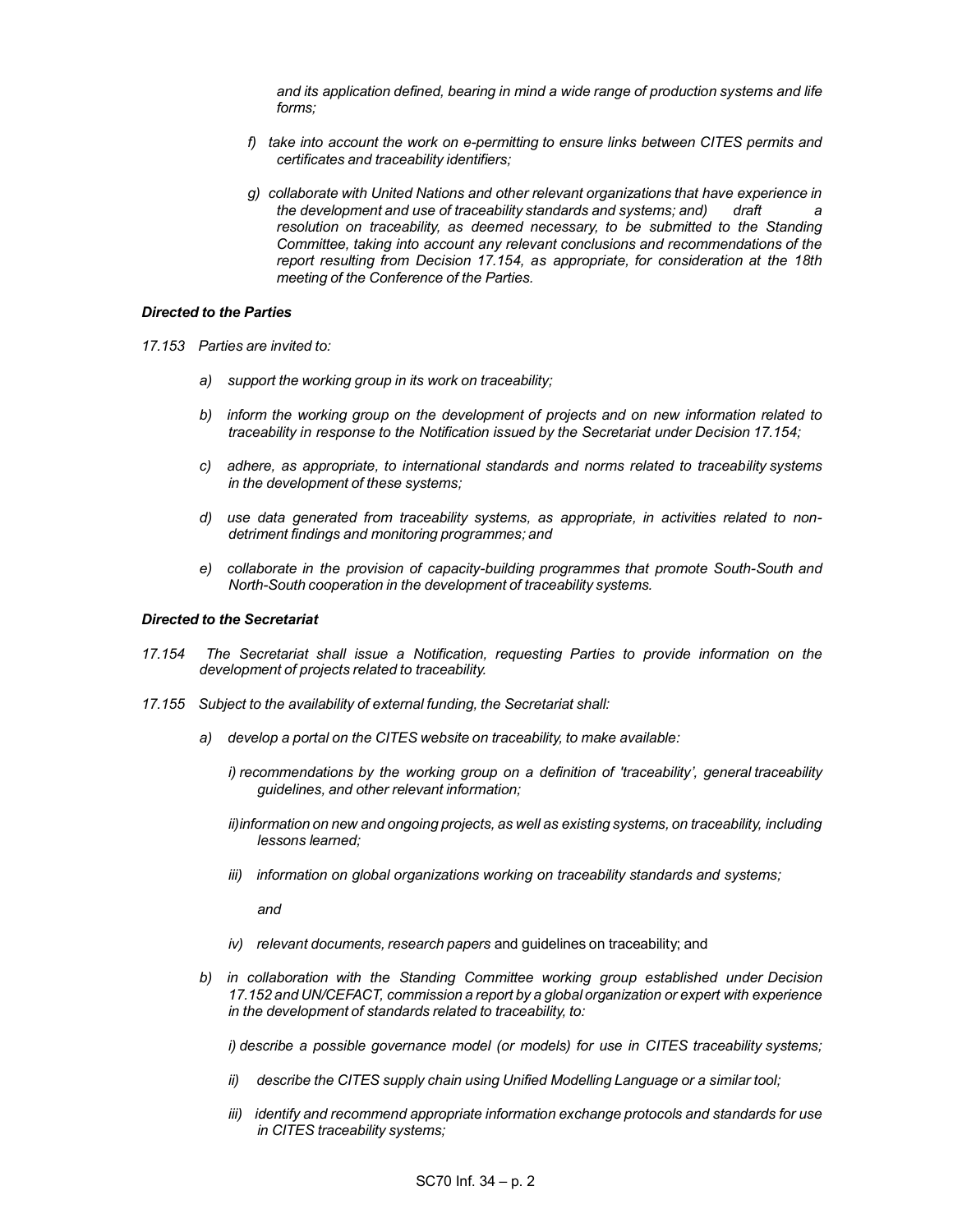- iv) describe a generic CITES traceability standard for use as a common model; and
- v) report to the Standing Committee on the conclusions of the report.
- 3. This document aims to contribute to Decision 17.152 paragraph b, c and g by providing recommendations and guidelines that Parties may consider when planning and implementing traceability systems for CITES listed species.

The UNECE framework to design traceability systems for cross border trade and its application to CITES

- 4. Most traceability systems implemented today are systems where the stakeholders are private sector entities. Participation in these systems is in general voluntary.
- 5. A traceability system for CITES listed species differs from private sector traceability systems as Government agencies and in most cases CITES Management Authorities are a major stakeholder of the system. Participation in a such a traceability system may establish obligations of private sector stakeholders towards Government agencies and may influence regulatory decisions of the Government agencies.
- 6. For this reason, all stakeholders of the traceability system must have a clear understanding of their respective roles, responsibilities and obligations in the envisaged traceability system and must be committed to support this system. This in turn requires that the traceability system is planned and implemented in an open and transparent process with participation of all major stakeholders.
- 7. UNECE developed the Framework to design Traceability Systems for Cross Border Trade<sup>1</sup> which provides guidelines to describe the major components (i.e. the architecture) of a traceability system. Such a description is the basis for an informed stakeholder consultation. UN/CEFACT has taken the traceability framework on board and aims to develop it into a Recommendation to Governments and trade<sup>2</sup>.
- 8. The UNECE Framework to design traceability systems was applied in the UNCTAD Study to assess the feasibility of a traceability system for in medicinal plants and products from the Greater Mekong Sub-region<sup>3</sup>; the application is summarized in Appendix 1 of this document.
- 9. The UNECE traceability architecture consists of the following components
	- a) A Policy Claim, i.e. a specific statement about a traceable asset that the traceability system aims to substantiate.

In the CITES context, the Policy Claim may relate to legal acquisition which includes compliance with national legislation and events that support sustainable use of the species such as quotas.

An example for a policy claim in the CITES context $4$  could be: "The shark fins exported under CITES Appendices II and products thereof have previously been legally landed as documented in a catch certificate; re-export certificates are issued only if the provenance of the original raw material has been linked unequivocally to permits of the export country."

b) A traceable asset<sup>5</sup>, i.e. an asset that needs to be traced<sup>6</sup> to fulfil the Policy Claim.

In CITES traceability systems the traceable asset is a specimen or a batch of specimen.

<sup>&</sup>lt;sup>2</sup> https://uncefact.unece.org/display/uncefactpublic/Traceability+Framework

<sup>&</sup>lt;sup>3</sup> Traceability for Sustainable Trade: A Framework to design Traceability Systems for Cross Border Trade (ECE/TRADE/429), http://www.unece.org/index.php?id=43763

<sup>&</sup>lt;sup>4</sup> See Traceability study in shark products, **SC66 Inf. 11** 

<sup>&</sup>lt;sup>5</sup> The terms "asset" and "item" are used interchangeably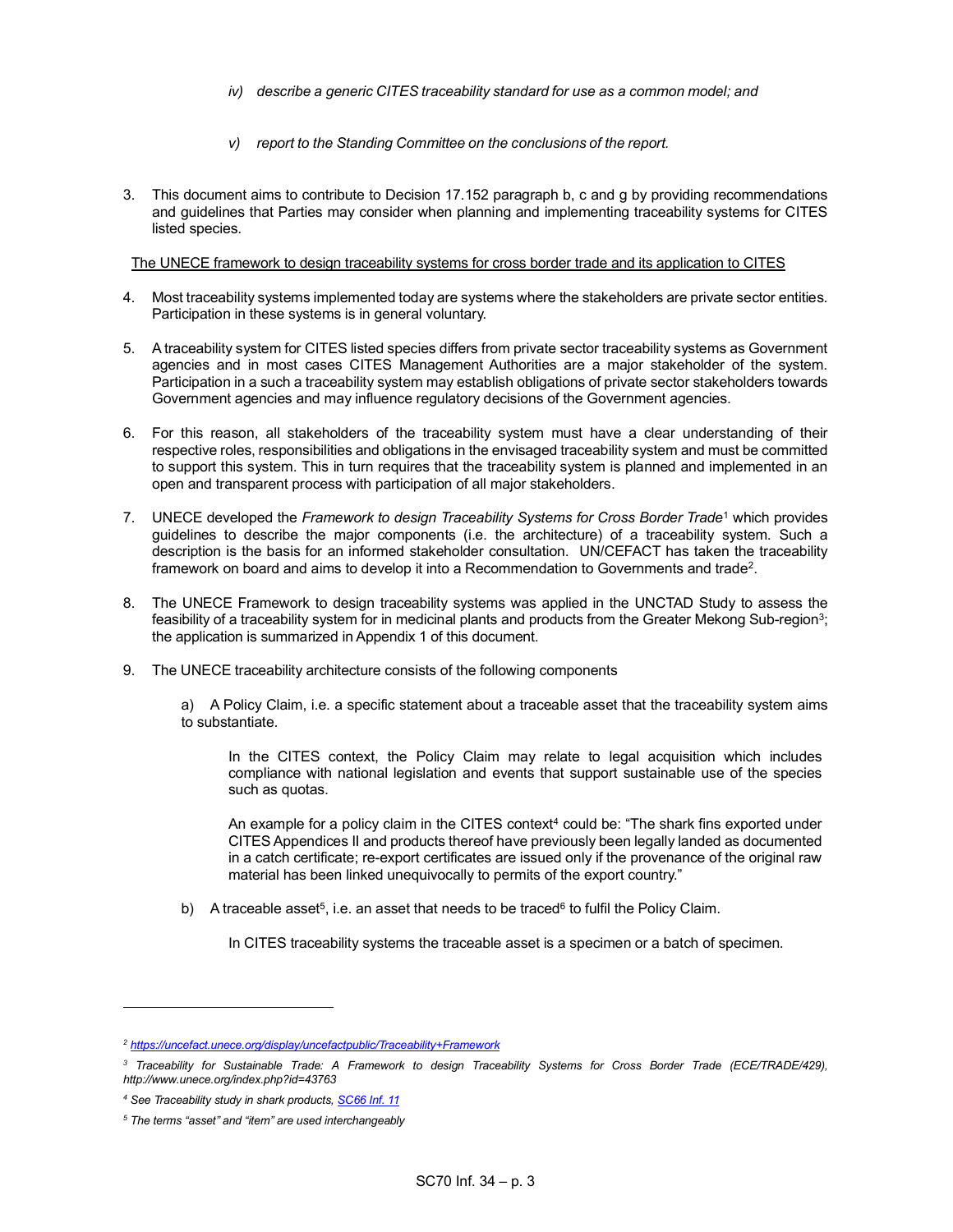c) An entry and exit point<sup>7</sup>, i.e. the business process where the traceable asset enters and leaves a traceability system.

> In CITES traceability systems, an entry point is the business process were the first event on the specimen is recoded in the traceability system. Typical entry points for a traceability system is the Customs import process or the request or issuance of captive breeding and artificial propagation certificates.

> As an example, a shark specimen can enter the traceability system when the Fishery Management Authority issues a catch certificate. The specimen will exit the traceability system when the frozen carcass is exported, i.e. when an export declaration with a CITES export permit as supporting document has been approved by Customs.

 d) Entry and exit point conditions which define a set of requirements with which a traceable asset needs to comply with at the entry and exit points.

In the context of CITES listed species, an entry or exit condition is a requirement important to establish the legal acquisition status of the specimen at the entry or exit point.

As an example, an exit condition for shark traceability may require a documented relationship between the shark fins prepared for export and catch certificates recording catch of sharks to the amount of fins to be exported. An entry condition in the importing State may be a valid CITES export permit for these fins issued by the exporting State.

 e) Transformation rules, i.e. those rules related to the trade, transport and modification of an asset (e.g. by processing).

An example for such a transformation rule is the requirement that a trader selling a batch of shark fins originating from artisanal fisheries<sup>8</sup> need to be able to demonstrate legal purchases amounting to the total amount of fins included in the batch.

f) Audit Agency that supervises the proper implementation and operation of the traceability system

In the context of CITES an Audit Agency could be the Management Authority of a board of agencies and organizations managing trade in wildlife.

- 10. The UNECE traceability architecture stipulates that the mandate of the Audit Agency is limited to the reach of its area of influence. As a Management Authority only has authority within the State it is established the traceability system controlled by the Management Authority is limited to events taking place within this State. To trace cross border supply chains a national traceability system needs to be established in the exporting and the importing State and the exist conduction of the exporting State becomes the entry condition of the importing State (daisy chaining of national traceability systems).
- 11. ESCAP has also developed best practice recommendations how to implement paperless information management systems (including traceability systems) based on UN/CEFCAT standards for agrifood trade facilitation $^9$  which provide useful basis when establishing best practice for CITES traceability systems.

## Managerial best practice guidelines for planning and implementing CITES traceability systems

12. The below steps are considered important for the implementation of a traceability system for CITES listed species:

 a) Development of a high-level policy brief containing an initial traceability architecture for policy makers with a view of securing funds for a feasibility study. The UNECE Framework to design Traceability

 $^7$  Note that "point" refers here to a specific business process in the supply chain and not to a physical location. However many business processes that mark the entry and exit points of traceability systems are associated with specific locations such as ports were customs import and export processes take place.

<sup>&</sup>lt;sup>8</sup> See Traceability study in shark products, **SC66 Inf. 11, section 4.5.** 

<sup>9</sup> Information management in agrifood chains: Towards an integrated paperless framework for agrifood trade facilitation, ST/ESCAP/2711, http://www.unescap.org/resources/information-management-agrifood-chains-towards-integrated-paperless-framework-agrifood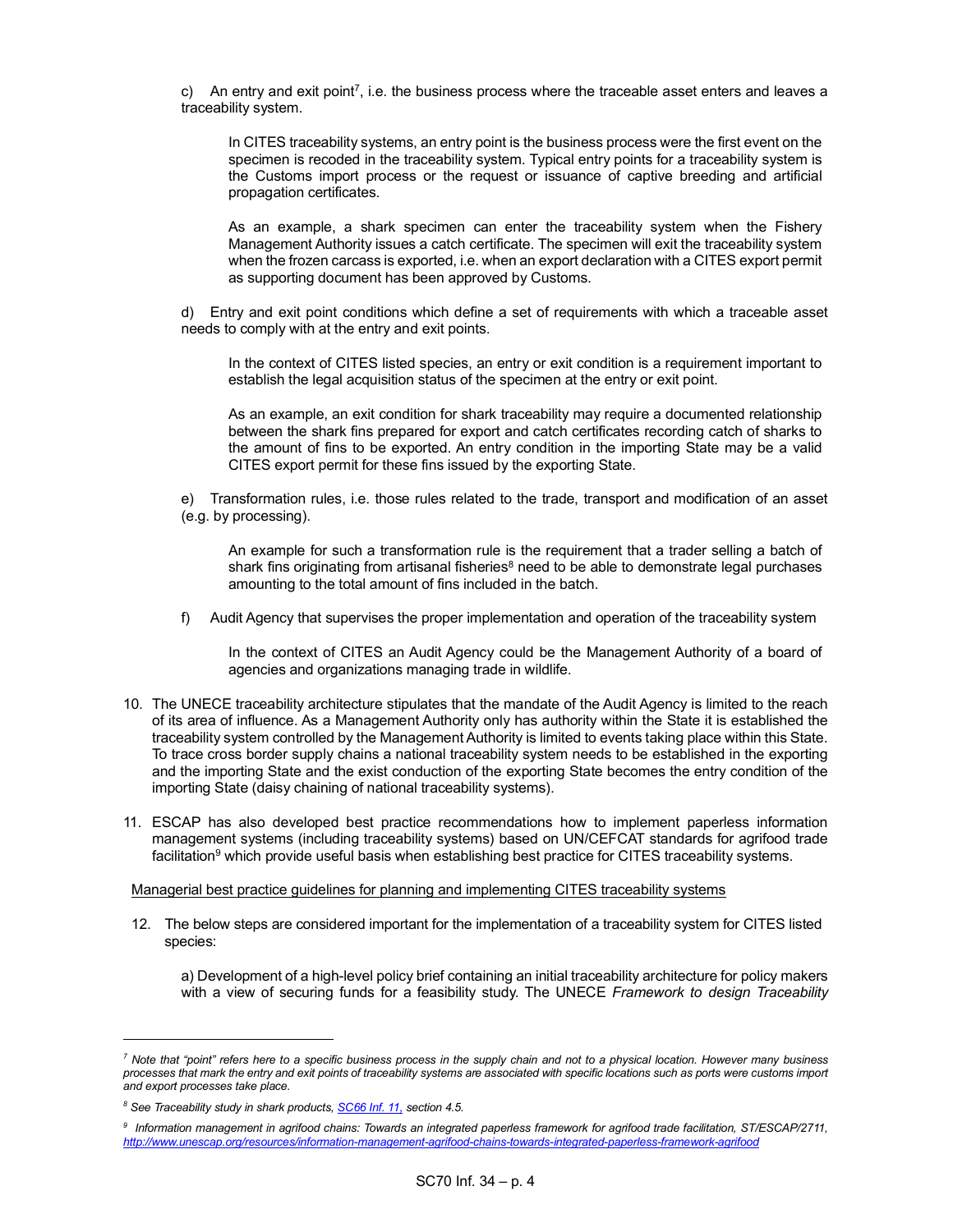Systems for Cross Border Trade and related future work of UN/CEFACT on this topic should be used as a guide when describing the architecture of the envisaged traceability system.

 b) Identification of key public and private stakeholders whose involvement is important for the successful implementation of a traceability system for CITES listed species. It is good practice to establish a traceability roundtable that accompanies the process from inception to implementation

- c) A feasibility study that covers the following areas:
	- i. Description of the envisaged project, why it is needed, what it must achieve and who should be involved
	- ii. Outline of alternative solution scenarios, their strengths and weaknesses
	- iii. Proposal to Policy Makers of a Go/No-go decision for the feasibility
	- iv. Identification of a steering committee for the development of the traceability system
	- v. Test of the Policy Claim
	- vi. High level scope, objectives, benefits
	- vii. Identification of key supply chains
	- viii. Identification of key experts
	- ix. Lessons learnt (other similar projects)
	- x. High level impact study and potential financial models for sustainable operation of the system
	- xi. Update of the traceability architecture
	- xii. Proposal for a pilot project, including budget plan

 d) Pilot project that validates the assumptions made in the feasibility study, tests and improves the traceability system proposed therein. The pilot should also be used to obtain better data for an improved impact analysis and to test the commitment of the key stakeholders.

e) Evaluation of the pilot to make the necessary improvements to the original project specification

 f) A detailed financial plan for the implementation and long term operation of the traceability system including the required contributions of each stakeholder group

 g) A meeting of all relevant stakeholders to confirm final support for the envisaged traceability system (stop/go decision)

 h) Definition of a detailed rollout plan based on the pilot results by delivering the following core components:

- i. A resource plan (human, financial, technical, etc.)
- ii. A staggered rollout plan (based on geographical location if required)
- iii. A training plan for stakeholders (government officials and private sector)
- iv. A dissemination plan (private sector and general public)
- v. A support plan (resources for user support in initial stages)
- vi. A governance transition plan

i) Implementation and rollout

- 13. Consideration should be given to the fact that buy-in from the private sector is key to the successful implementation of any traceability system. Ideally, positive or negative incentives can be identified to motivate the private sector to participate actively in the traceability system.
- 14. The formation of partnerships with certification schemes (e.g., BIOTRADE, FairWild, etc.) that drive more value to organized, legal and controlled supply chains is one example of a positive incentive. Elements of suitable schemes can be summarized as below:
	- i. Incentivizing greater stakeholder participation and responsibility in better management and recording of species use
	- ii. Supporting the Nagoya principles by benefit sharing along the value chain
	- iii. Improving species protection by increasing stakeholder benefits
	- iv. Aiding the long-term sustainability of wild-harvested species and their habitat
	- v. Respecting traditions, cultures and supporting the livelihoods of all stakeholders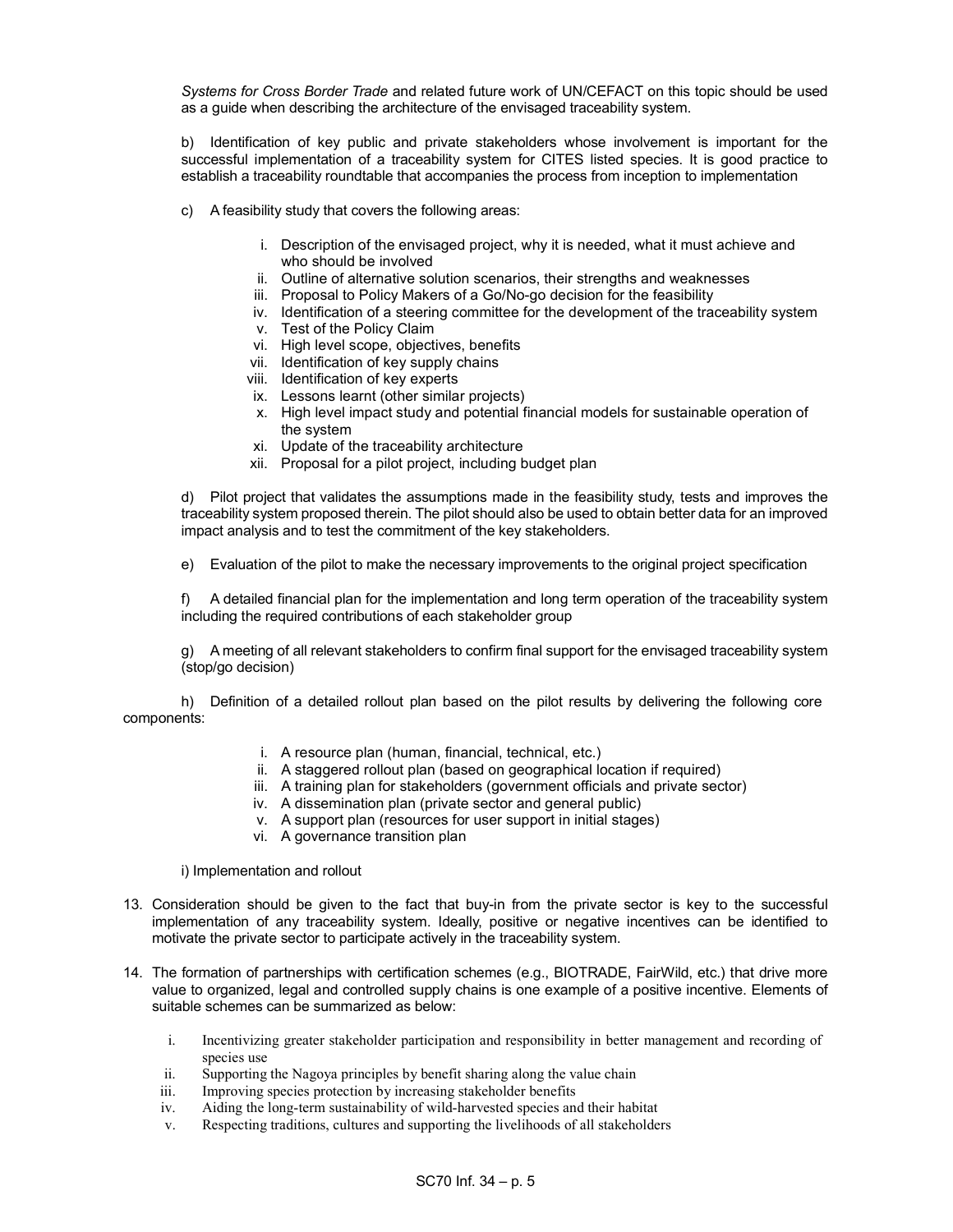#### Recommendations

- 15. The Standing Committee is invited to take note of ongoing work of UN/CEFACT to further develop the UNECE Traceability Framework as a Recommendation on Traceability<sup>10</sup> to Governments and trade and the relevance of this work for Decision 17.152 para b, c and g.
- 16. Parties are invited to take note of the best practices for implementing traceability systems described in this document. In particular Parties should, wherever feasible
	- a) Follow the UNECE Framework to design Traceability Systems for Cross Border Trade<sup>11</sup> to describe the Architecture of traceability systems for CITES listed species with to enable a structured and informed discussion among all stakeholders
	- b) Follow the practices outlined in this document under the chapter Managerial Best Practice Guidelines for planning and implementing CITES traceability systems outlined
	- c) Review and continue to develop these Guidelines taking into account experiences made by Parties in implementing traceability systems for CITES listed species as well as relevant progress made in domains outside of CITES.
- 17. The Secretariat is requested to collaborate with UN/CEFACT and other relevant organizations on the further development of managerial best practice for planning and implementation of traceability systems which are relevant to CITES Parties.

<sup>10</sup> UN/CEFACT projet page https://uncefact.unece.org/display/uncefactpublic/Traceability+Framework

<sup>11</sup> ECE/TRADE/429, https://www.unece.org/fileadmin/DAM/trade/Publications/ECE\_TRADE\_429E\_TraceabilityForSustainableTrade.pdf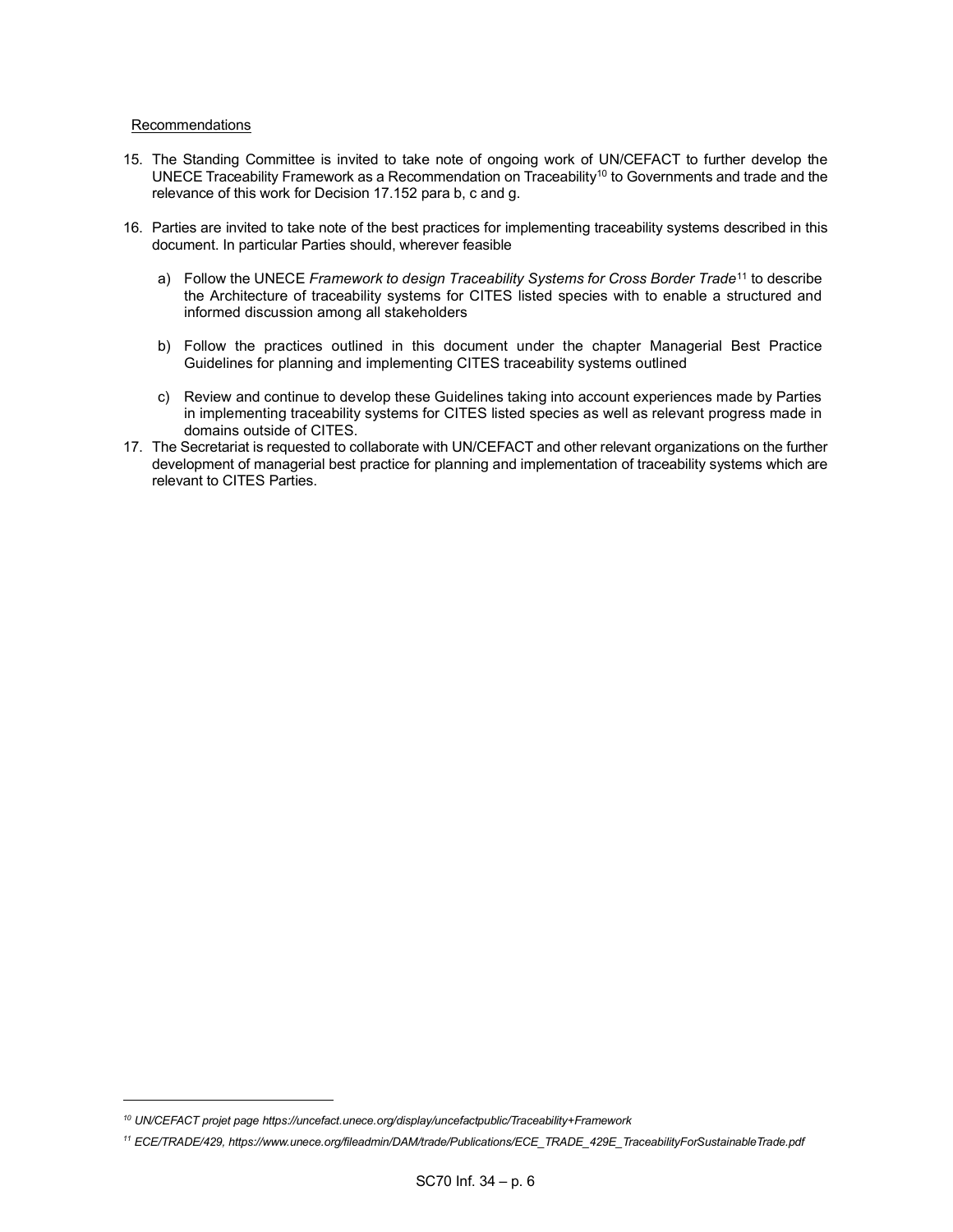21. The table below provides a summary description of the architecture of a CITES traceability system for medicinal plants<sup>12</sup>.

| Framework<br>element         | <b>Definition</b>                                                                                                             | <b>Process</b>                                                   | <b>Description</b>                                                                                                                                                                                                                                                                                                                                                                                                                                                                                                                                                                                                                                                                                                                                             |
|------------------------------|-------------------------------------------------------------------------------------------------------------------------------|------------------------------------------------------------------|----------------------------------------------------------------------------------------------------------------------------------------------------------------------------------------------------------------------------------------------------------------------------------------------------------------------------------------------------------------------------------------------------------------------------------------------------------------------------------------------------------------------------------------------------------------------------------------------------------------------------------------------------------------------------------------------------------------------------------------------------------------|
| Policy claim                 | The statement that the<br>traceability<br>system<br>supports.                                                                 | Internal, but<br>ideally<br>coordinated<br>with other<br>Parties | Policy claim example: "Medicinal and aromatic plants<br>(MAPs) are harvested and traded in accordance with<br>applicable<br>national<br>and<br>international<br>rules<br>and<br>CITES-listed<br>regulations. In particular,<br><b>MAPs</b><br>and<br>products thereof [destined for export] can be traded only<br>if legally acquired and where such trade will not be<br>detrimental to the survival of contained species. Records<br>must be kept by all operators to demonstrate legal<br>acquisition, whereas non-detrimental levels of trade will<br>be determined by the corresponding competent authority."<br>The policy claim therefore falls within the authority of one<br>Party, i.e. "a State for which the Convention has entered<br>into force. |
| <b>Traceable asset</b>       | Any item (object, product<br>or service) that needs to be<br>tracked along a supply<br>chain at any given state or<br>moment. | Import, (re-)<br>export and<br>internal                          | i.<br>Unprocessed MAPs;<br>ii.<br>Processed MAPs without mixing species;<br>Products containing MAPs;<br>iii.<br>Finished products packaged and ready for retail<br>İV.                                                                                                                                                                                                                                                                                                                                                                                                                                                                                                                                                                                        |
| <b>Entry point</b>           | A process that is a starting<br>and end point of the traced<br>supply chain.                                                  | Import<br>or<br>internal                                         | The legal acquisition of materials either by:<br>Import;<br>i.<br>Wild harvest;<br>ii.<br>Plantation;<br>iii.<br>Artificial propagation.<br>İV.                                                                                                                                                                                                                                                                                                                                                                                                                                                                                                                                                                                                                |
| Entry<br>point<br>conditions | conditions<br>that<br>Certain<br>assets must meet when<br>they enter the traceability<br>system.                              | Import                                                           | Presence of CITES certificate(s), with the potential<br>exception of Traceable Assets of type (ii)                                                                                                                                                                                                                                                                                                                                                                                                                                                                                                                                                                                                                                                             |
|                              |                                                                                                                               | Internal                                                         | Traceable assets of type (i):<br>Operators require a uniquely identified operating<br>permit;<br>For wild-harvested specimens, records must be kept<br>on collection date, species and quantities;<br>For artificial propagated specimens, a registry of<br>parent plants must be kept and of all propagated plants<br>linked to their parent plant;                                                                                                                                                                                                                                                                                                                                                                                                           |

<sup>12</sup> http://unctad.org/en/PublicationsLibrary/webditcted2016d7\_en.pdf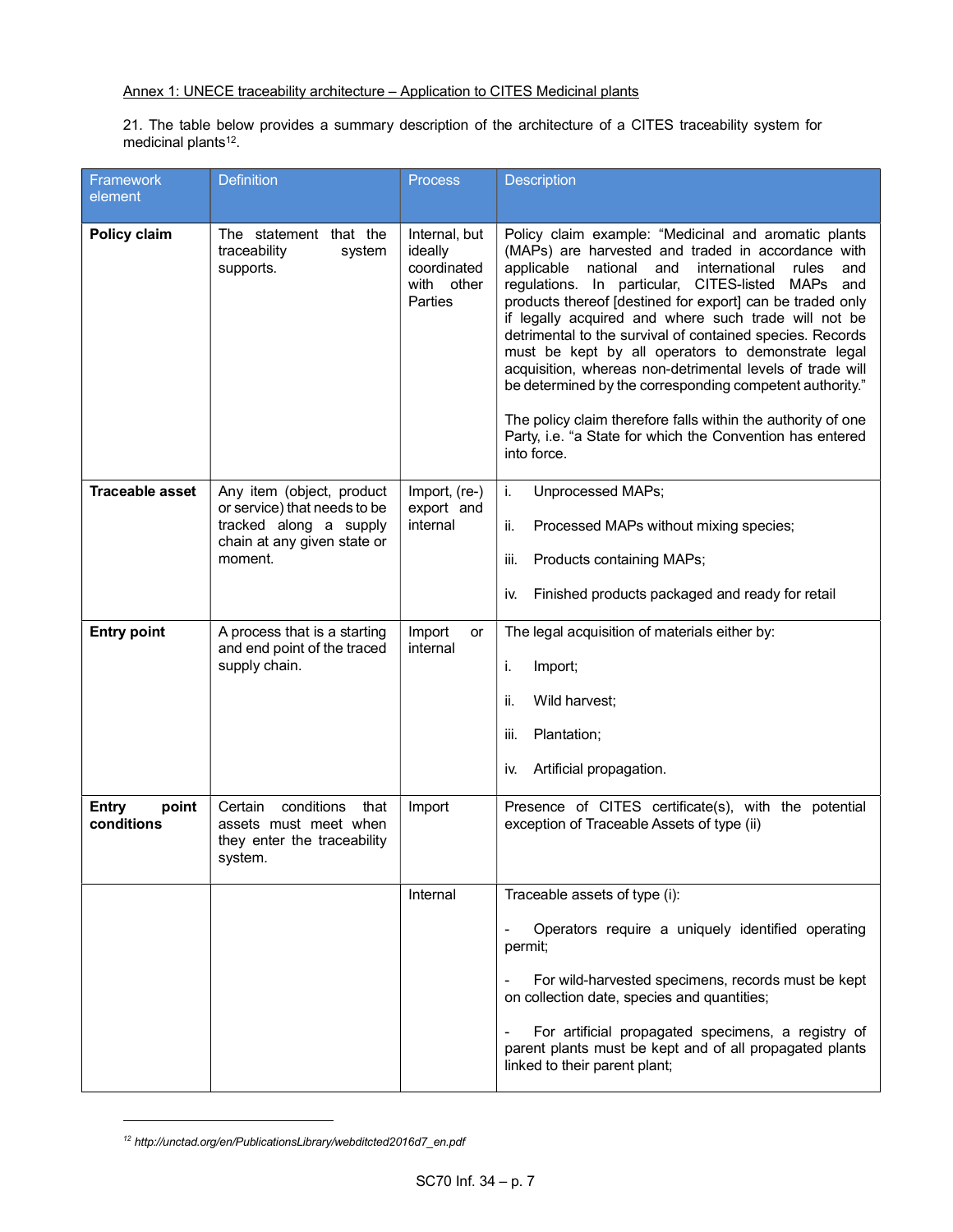|                             |                                                                                  |                   | An annual summary record needs to be filed with total<br>quantity harvested or sold per species;<br>Small-scale collectors are excluded from [a collection<br>permit and] harvest records.<br>Traceable assets of type (ii) and (iv):<br>See transformation rules or import;<br>Clients of small-scale operators selling traceable<br>assets of type (i) have to record sales date, species,<br>weight and price. An annual report must be filed with total<br>purchased quantity per species from small-scale<br>collectors.<br>Traceable assets of type (iv): Potentially excluded from<br>CITES control; if not identical to traceable assets of type<br>(ii). |
|-----------------------------|----------------------------------------------------------------------------------|-------------------|-------------------------------------------------------------------------------------------------------------------------------------------------------------------------------------------------------------------------------------------------------------------------------------------------------------------------------------------------------------------------------------------------------------------------------------------------------------------------------------------------------------------------------------------------------------------------------------------------------------------------------------------------------------------|
| <b>Exit point</b>           | A process that is an end<br>point of the traced supply<br>chain                  | (Re)Export        | (Re-)Export of products [other than finished products<br>packaged and ready for retail trade] containing CITES-<br>listed medicinal and aromatic plants.                                                                                                                                                                                                                                                                                                                                                                                                                                                                                                          |
| Exit<br>point<br>conditions | Conditions<br>that<br>assets<br>meet when they leave the<br>traceability system. | $(Re-)$<br>Export | Must be legally acquired and trade non-detrimental for the<br>survival of the species.                                                                                                                                                                                                                                                                                                                                                                                                                                                                                                                                                                            |
|                             |                                                                                  |                   | Traceable assets of type (i) are considered to be legally<br>acquired:                                                                                                                                                                                                                                                                                                                                                                                                                                                                                                                                                                                            |
|                             |                                                                                  |                   | The trader holds a valid operating permit;<br>$\qquad \qquad \blacksquare$                                                                                                                                                                                                                                                                                                                                                                                                                                                                                                                                                                                        |
|                             |                                                                                  |                   | Has filed the annual report the year before;<br>$\qquad \qquad \blacksquare$                                                                                                                                                                                                                                                                                                                                                                                                                                                                                                                                                                                      |
|                             |                                                                                  |                   | Can demonstrate upon request purchase records;                                                                                                                                                                                                                                                                                                                                                                                                                                                                                                                                                                                                                    |
|                             |                                                                                  |                   | Small-scale traders are not eligible for export permits.                                                                                                                                                                                                                                                                                                                                                                                                                                                                                                                                                                                                          |
|                             |                                                                                  |                   | Traceable Assets of type (ii), (iii) and (iv) are considered<br>to be legally acquired:                                                                                                                                                                                                                                                                                                                                                                                                                                                                                                                                                                           |
|                             |                                                                                  |                   | The trader holds a valid operating permit;<br>$\overline{a}$                                                                                                                                                                                                                                                                                                                                                                                                                                                                                                                                                                                                      |
|                             |                                                                                  |                   | Has filed the annual report the year before;<br>$\qquad \qquad \blacksquare$                                                                                                                                                                                                                                                                                                                                                                                                                                                                                                                                                                                      |
|                             |                                                                                  |                   | The exported<br>quantities can reasonably<br>be<br>substantiated.                                                                                                                                                                                                                                                                                                                                                                                                                                                                                                                                                                                                 |
|                             |                                                                                  |                   | Traceable Assets of type (iv): Potentially excluded from<br>CITES control; if not identical to Traceable Assets of type<br>$(iii)$ .                                                                                                                                                                                                                                                                                                                                                                                                                                                                                                                              |